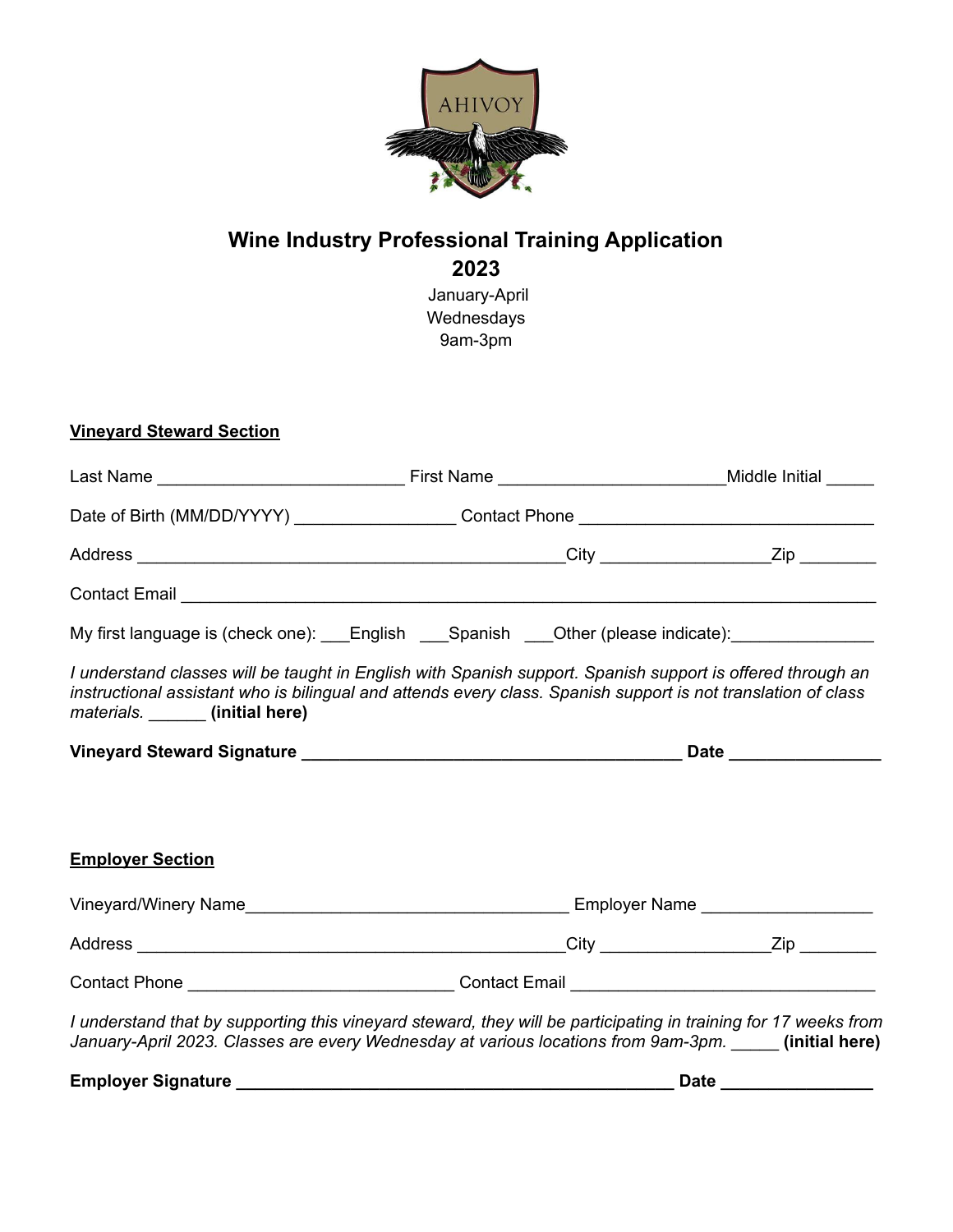

The Wine Industry Professional Training program is designed to further technical grape and wine knowledge while creating awareness of potential career, entrepreneurial, and leadership opportunities in the wine industry. The training is specifically designed for current vineyard workers who have a desire to expand their opportunities in the wine industry. It is a non-credit training that serves as a potential pathway to credit programs throughout the state at institutions serving the wine industry. This training is a partnership between AHIVOY, Chemeketa Community College, Linfield University, and many Oregon wine industry partners.

AHIVOY is a non-profit organization with the mission to strengthen the Oregon wine community by empowering vineyard stewards through education. AHIVOY makes scholarships for the Wine Industry Professional Training possible through generous donations, fundraising events, and grants.

*Please read the accompanying FAQ sheet and complete the following questions thoroughly to the best of your ability. Only complete applications will be considered.*

\_\_\_\_\_\_\_\_\_\_\_\_\_\_\_\_\_\_\_\_\_\_\_\_\_\_\_\_\_\_\_\_\_\_\_\_\_\_\_\_\_\_\_\_\_\_\_\_\_\_\_\_\_\_\_\_\_\_\_\_\_\_\_\_\_\_\_\_\_\_\_\_\_\_\_\_\_\_\_\_\_\_\_\_\_\_\_\_

\_\_\_\_\_\_\_\_\_\_\_\_\_\_\_\_\_\_\_\_\_\_\_\_\_\_\_\_\_\_\_\_\_\_\_\_\_\_\_\_\_\_\_\_\_\_\_\_\_\_\_\_\_\_\_\_\_\_\_\_\_\_\_\_\_\_\_\_\_\_\_\_\_\_\_\_\_\_\_\_\_\_\_\_\_\_\_\_

\_\_\_\_\_\_\_\_\_\_\_\_\_\_\_\_\_\_\_\_\_\_\_\_\_\_\_\_\_\_\_\_\_\_\_\_\_\_\_\_\_\_\_\_\_\_\_\_\_\_\_\_\_\_\_\_\_\_\_\_\_\_\_\_\_\_\_\_\_\_\_\_\_\_\_\_\_\_\_\_\_\_\_\_\_\_\_\_

\_\_\_\_\_\_\_\_\_\_\_\_\_\_\_\_\_\_\_\_\_\_\_\_\_\_\_\_\_\_\_\_\_\_\_\_\_\_\_\_\_\_\_\_\_\_\_\_\_\_\_\_\_\_\_\_\_\_\_\_\_\_\_\_\_\_\_\_\_\_\_\_\_\_\_\_\_\_\_\_\_\_\_\_\_\_\_\_

\_\_\_\_\_\_\_\_\_\_\_\_\_\_\_\_\_\_\_\_\_\_\_\_\_\_\_\_\_\_\_\_\_\_\_\_\_\_\_\_\_\_\_\_\_\_\_\_\_\_\_\_\_\_\_\_\_\_\_\_\_\_\_\_\_\_\_\_\_\_\_\_\_\_\_\_\_\_\_\_\_\_\_\_\_\_\_\_

\_\_\_\_\_\_\_\_\_\_\_\_\_\_\_\_\_\_\_\_\_\_\_\_\_\_\_\_\_\_\_\_\_\_\_\_\_\_\_\_\_\_\_\_\_\_\_\_\_\_\_\_\_\_\_\_\_\_\_\_\_\_\_\_\_\_\_\_\_\_\_\_\_\_\_\_\_\_\_\_\_\_\_\_\_\_\_\_

\_\_\_\_\_\_\_\_\_\_\_\_\_\_\_\_\_\_\_\_\_\_\_\_\_\_\_\_\_\_\_\_\_\_\_\_\_\_\_\_\_\_\_\_\_\_\_\_\_\_\_\_\_\_\_\_\_\_\_\_\_\_\_\_\_\_\_\_\_\_\_\_\_\_\_\_\_\_\_\_\_\_\_\_\_\_\_\_

\_\_\_\_\_\_\_\_\_\_\_\_\_\_\_\_\_\_\_\_\_\_\_\_\_\_\_\_\_\_\_\_\_\_\_\_\_\_\_\_\_\_\_\_\_\_\_\_\_\_\_\_\_\_\_\_\_\_\_\_\_\_\_\_\_\_\_\_\_\_\_\_\_\_\_\_\_\_\_\_\_\_\_\_\_\_\_\_

**How long have you worked in the wine industry? (# of years)** \_\_\_\_\_\_\_\_\_

#### **What areas/topics in the wine industry interest you?**

#### **What questions do you have about the wine industry?**

What is your current job position/title?

**How long have you been in your current position?** \_\_\_\_\_\_\_\_\_\_\_\_\_\_\_\_\_\_\_\_\_\_\_\_\_\_\_\_\_\_\_\_\_\_\_\_\_\_\_\_\_\_\_\_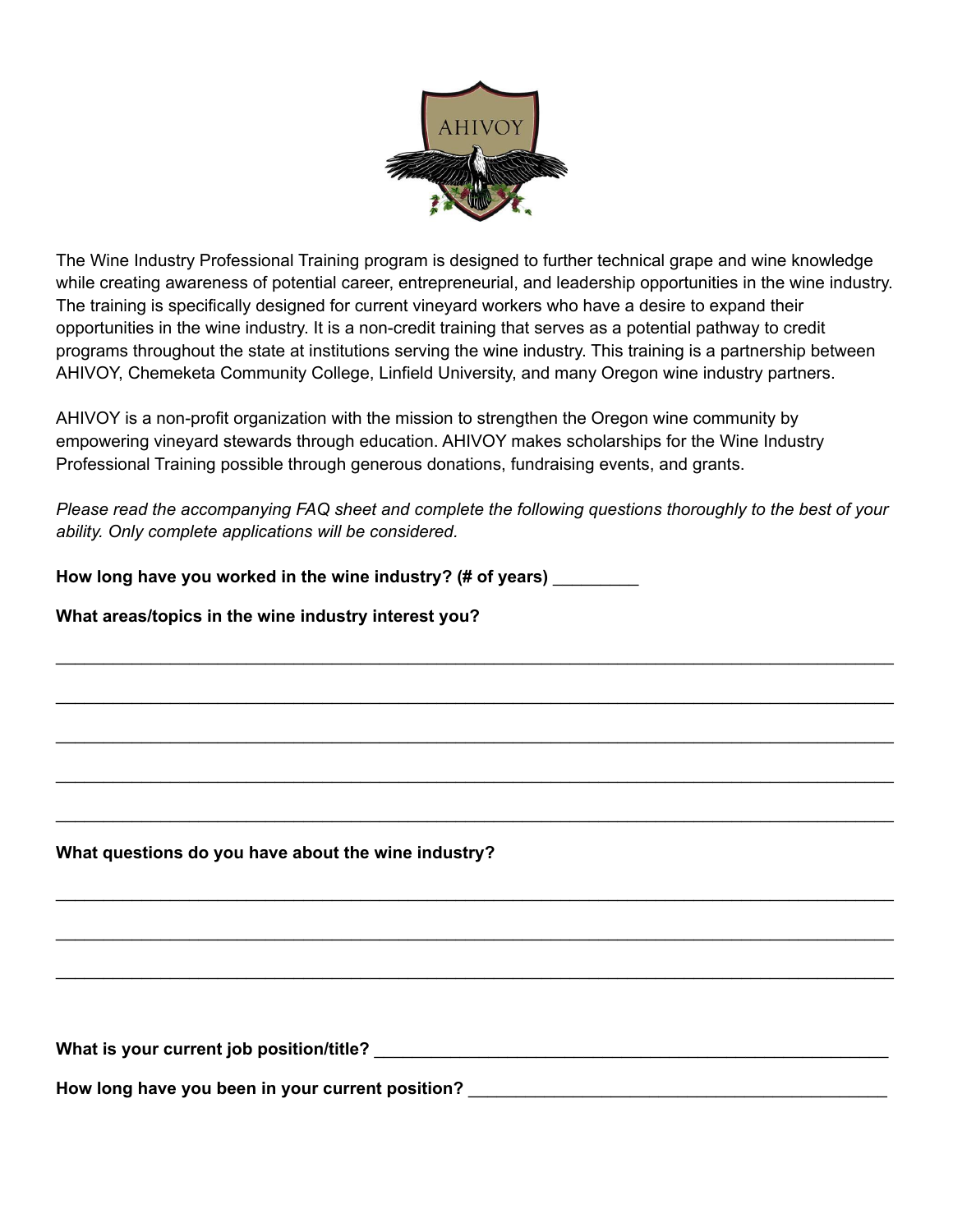Have you taken any courses or training related to vineyard management or winemaking? If so, please list the course/training and location.

| Please rate your English proficiency on the scales below (0= not proficient at all, 10 = 100% proficient<br>or fluent) |             |                |                |              |                |   |  |
|------------------------------------------------------------------------------------------------------------------------|-------------|----------------|----------------|--------------|----------------|---|--|
|                                                                                                                        |             |                |                |              |                |   |  |
|                                                                                                                        | $\mathbf 0$ | $\overline{1}$ | $2^{\circ}$    | 3            | $\overline{4}$ | 5 |  |
|                                                                                                                        |             |                |                |              |                |   |  |
|                                                                                                                        |             |                |                |              |                |   |  |
|                                                                                                                        | $\pmb{0}$   | $\sim$ 1       | $\overline{2}$ | $\mathbf{3}$ | $\overline{4}$ | 5 |  |
|                                                                                                                        |             |                |                |              |                |   |  |
|                                                                                                                        |             |                |                |              |                |   |  |
| Why are you interested in participating in the Wine Industry Professional Training?                                    |             |                |                |              |                |   |  |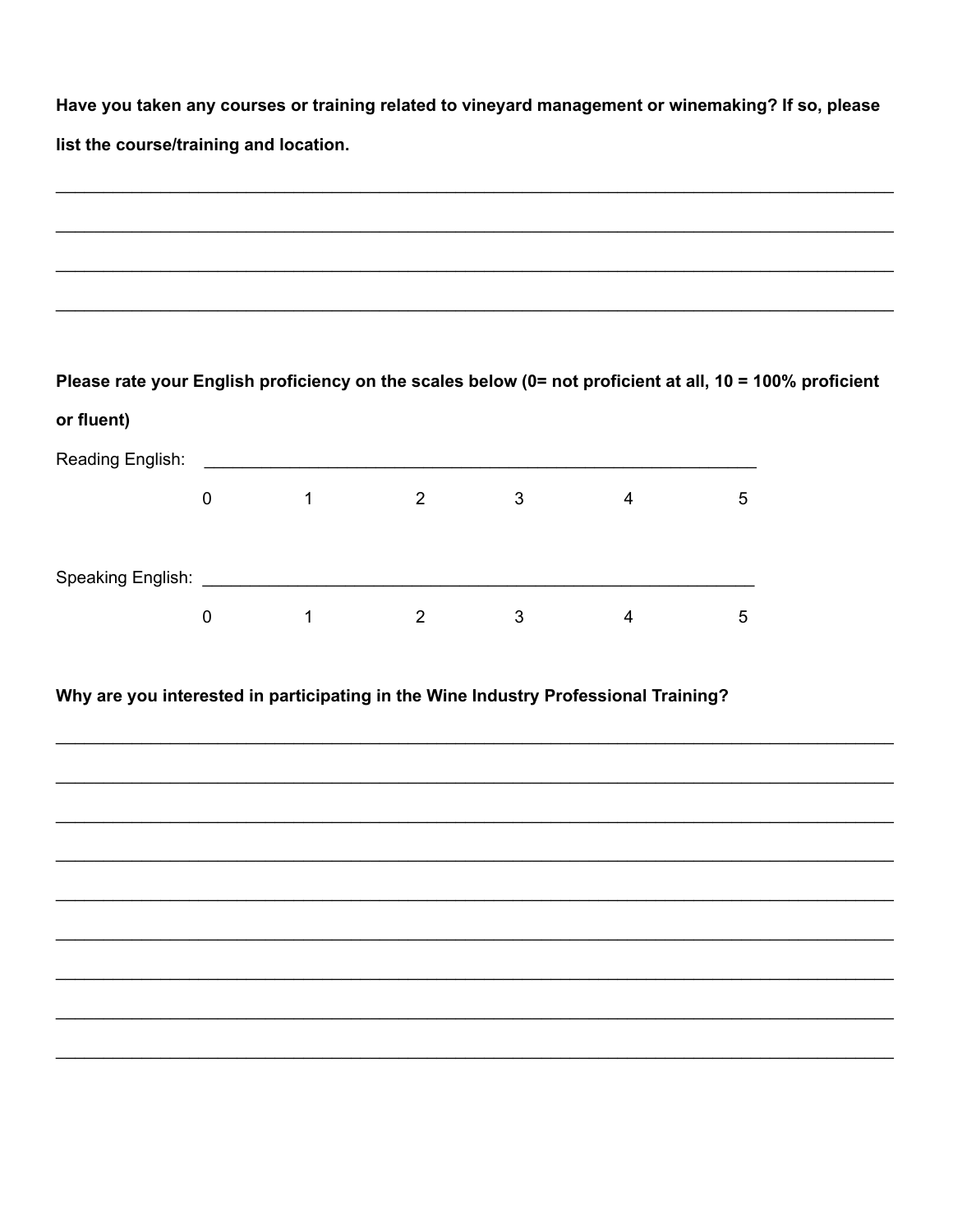**What are your goals? What do you hope to achieve and/or accomplish by participating in the Wine**

\_\_\_\_\_\_\_\_\_\_\_\_\_\_\_\_\_\_\_\_\_\_\_\_\_\_\_\_\_\_\_\_\_\_\_\_\_\_\_\_\_\_\_\_\_\_\_\_\_\_\_\_\_\_\_\_\_\_\_\_\_\_\_\_\_\_\_\_\_\_\_\_\_\_\_\_\_\_\_\_\_\_\_\_\_\_\_\_

\_\_\_\_\_\_\_\_\_\_\_\_\_\_\_\_\_\_\_\_\_\_\_\_\_\_\_\_\_\_\_\_\_\_\_\_\_\_\_\_\_\_\_\_\_\_\_\_\_\_\_\_\_\_\_\_\_\_\_\_\_\_\_\_\_\_\_\_\_\_\_\_\_\_\_\_\_\_\_\_\_\_\_\_\_\_\_\_

\_\_\_\_\_\_\_\_\_\_\_\_\_\_\_\_\_\_\_\_\_\_\_\_\_\_\_\_\_\_\_\_\_\_\_\_\_\_\_\_\_\_\_\_\_\_\_\_\_\_\_\_\_\_\_\_\_\_\_\_\_\_\_\_\_\_\_\_\_\_\_\_\_\_\_\_\_\_\_\_\_\_\_\_\_\_\_\_

\_\_\_\_\_\_\_\_\_\_\_\_\_\_\_\_\_\_\_\_\_\_\_\_\_\_\_\_\_\_\_\_\_\_\_\_\_\_\_\_\_\_\_\_\_\_\_\_\_\_\_\_\_\_\_\_\_\_\_\_\_\_\_\_\_\_\_\_\_\_\_\_\_\_\_\_\_\_\_\_\_\_\_\_\_\_\_\_

\_\_\_\_\_\_\_\_\_\_\_\_\_\_\_\_\_\_\_\_\_\_\_\_\_\_\_\_\_\_\_\_\_\_\_\_\_\_\_\_\_\_\_\_\_\_\_\_\_\_\_\_\_\_\_\_\_\_\_\_\_\_\_\_\_\_\_\_\_\_\_\_\_\_\_\_\_\_\_\_\_\_\_\_\_\_\_\_

\_\_\_\_\_\_\_\_\_\_\_\_\_\_\_\_\_\_\_\_\_\_\_\_\_\_\_\_\_\_\_\_\_\_\_\_\_\_\_\_\_\_\_\_\_\_\_\_\_\_\_\_\_\_\_\_\_\_\_\_\_\_\_\_\_\_\_\_\_\_\_\_\_\_\_\_\_\_\_\_\_\_\_\_\_\_\_\_

\_\_\_\_\_\_\_\_\_\_\_\_\_\_\_\_\_\_\_\_\_\_\_\_\_\_\_\_\_\_\_\_\_\_\_\_\_\_\_\_\_\_\_\_\_\_\_\_\_\_\_\_\_\_\_\_\_\_\_\_\_\_\_\_\_\_\_\_\_\_\_\_\_\_\_\_\_\_\_\_\_\_\_\_\_\_\_\_

\_\_\_\_\_\_\_\_\_\_\_\_\_\_\_\_\_\_\_\_\_\_\_\_\_\_\_\_\_\_\_\_\_\_\_\_\_\_\_\_\_\_\_\_\_\_\_\_\_\_\_\_\_\_\_\_\_\_\_\_\_\_\_\_\_\_\_\_\_\_\_\_\_\_\_\_\_\_\_\_\_\_\_\_\_\_\_\_

#### **Industry Professional Training?**

**How did you learn about AHIVOY?**

**Is there anything else you would like to share or have considered with your application?**

#### **Please initial and sign below for your application to be considered:**

*I confirm that everything on this application is accurate to my knowledge. By submitting this application, I would like to be considered as a candidate for the AHIVOY Wine Industry Professional Training Program in 2022. I understand that if my application is accepted, I will receive a scholarship from AHIVOY to participate in the training.* \_\_\_\_\_\_ **(initial here)**

*I confirm that I have read the FAQ's related to this application and the AHIVOY Wine Industry Professional Training*. \_\_\_\_\_\_ **(initial here)**

**Vineyard Steward Signature \_\_\_\_\_\_\_\_\_\_\_\_\_\_\_\_\_\_\_\_\_\_\_\_\_\_\_\_\_\_\_\_\_\_\_\_\_\_\_\_ Date \_\_\_\_\_\_\_\_\_\_\_\_\_\_\_\_**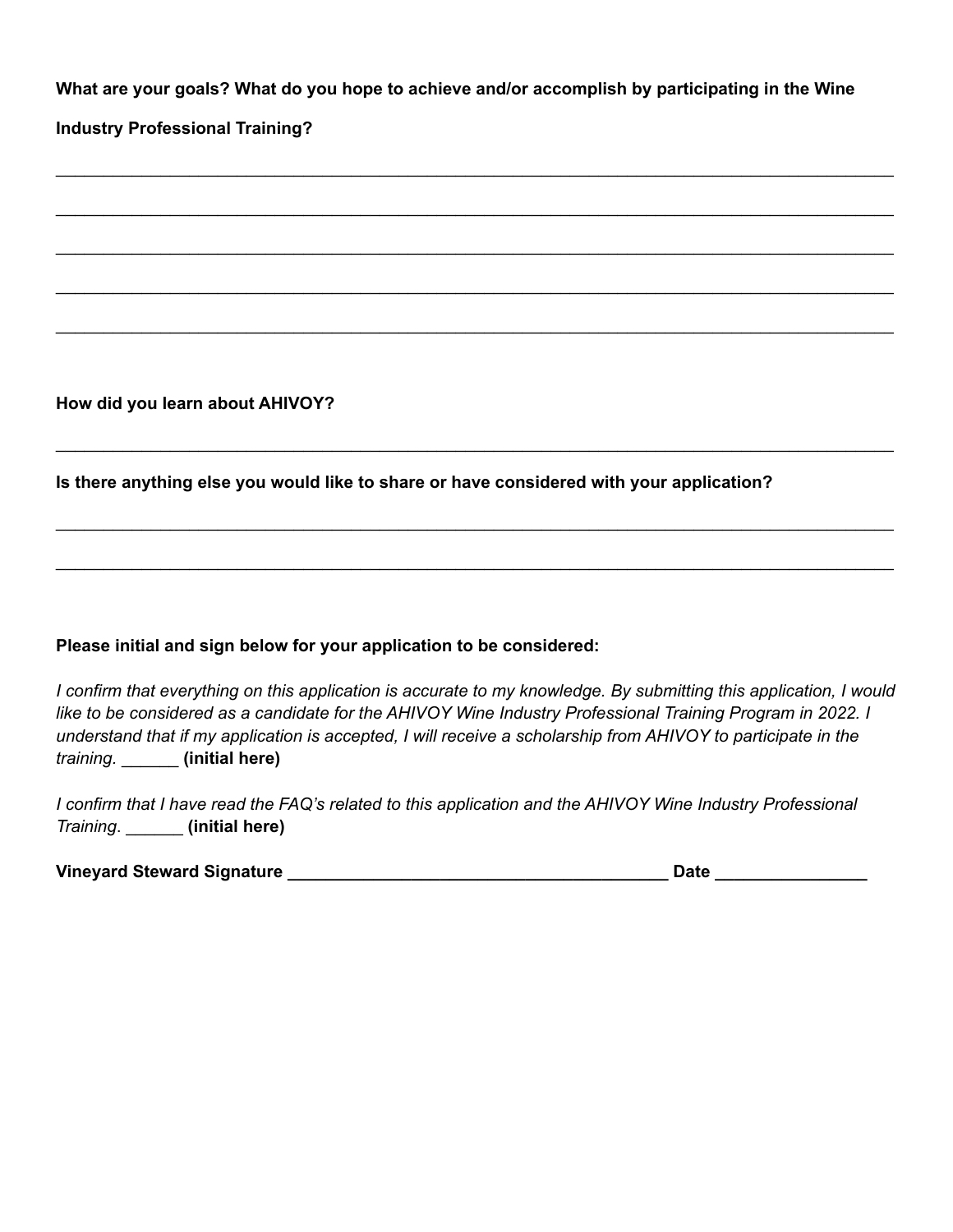

## **Frequently Asked Questions**

**Is there a cost associated with the program?** If you receive an AHIVOY scholarship and participate in the program, there is a refundable enrollment fee of \$75 due at the first class. The enrollment fee is refundable to you upon completion of the program. You will receive your enrollment fee refund at the last class.

**What does the AHIVOY Scholarship cover?** The AHIVOY Scholarship covers tuition and fees for the 17-week Wine Industry Professional Training program. Tuition and fees cover the cost of all in-person instruction and instructional support. Tuition and fees also cover morning snacks/coffee, and online access to class resources via Canvas. Additionally, tuition and fees cover a subscription and unlimited access to the online Spanish-English dictionary for the Wine Industry, WSET Level 1 training and certification, and the OLCC servers license training and exam. The AHIVOY Scholarship also covers a base salary stipend for every class attended.

**What is the salary stipend and how is it calculated?** The salary stipend (included in scholarship) is offered to reduce the burden of decreased income when committing time to education. The salary stipend is based on an average hourly wage of \$15/hour. AHIVOY recognizes that this average may be less or more than what some vineyard stewards are making. AHIVOY encourages vineyard stewards to discuss this with their employers if necessary. Vineyard stewards who participate in the Wine Industry Professional Training Program will receive \$15/hour for each class attended per month. Each class is 6 hours long. The daily stipend for each full-day class attended is \$90. Salary stipend checks are distributed by AHIVOY at the end of each month via mail.

**When does the program start?** The program starts the first week of January with orientation. Orientation is mandatory. Students who do not complete the orientation will not be able to complete the program. During the orientation student registration will be processed and details of the program (schedule, resources, etc…) will be presented. Students will also be enrolled in the WSET Level 1 Certification Course and OLCC servers license course. The orientation provides additional resources for ESOL and Community Agriculture classes. Students will also log into their Canvas account to see where training resources will be made available. The orientation is a required part of the program and a salary stipend will be provided to attend.

**I understand the classes are taught in English with Spanish support. What does Spanish support include?** Spanish support includes a bilingual instructional assistant who attends every class. The instructional assistant is knowledgeable in the wine industry and is there as a resource for students. Spanish support also includes unlimited access to the online Spanish-English dictionary for the Wine Industry. Spanish support does not include translation of class materials, however, some instructors are bilingual and may offer and/or provide some translation.